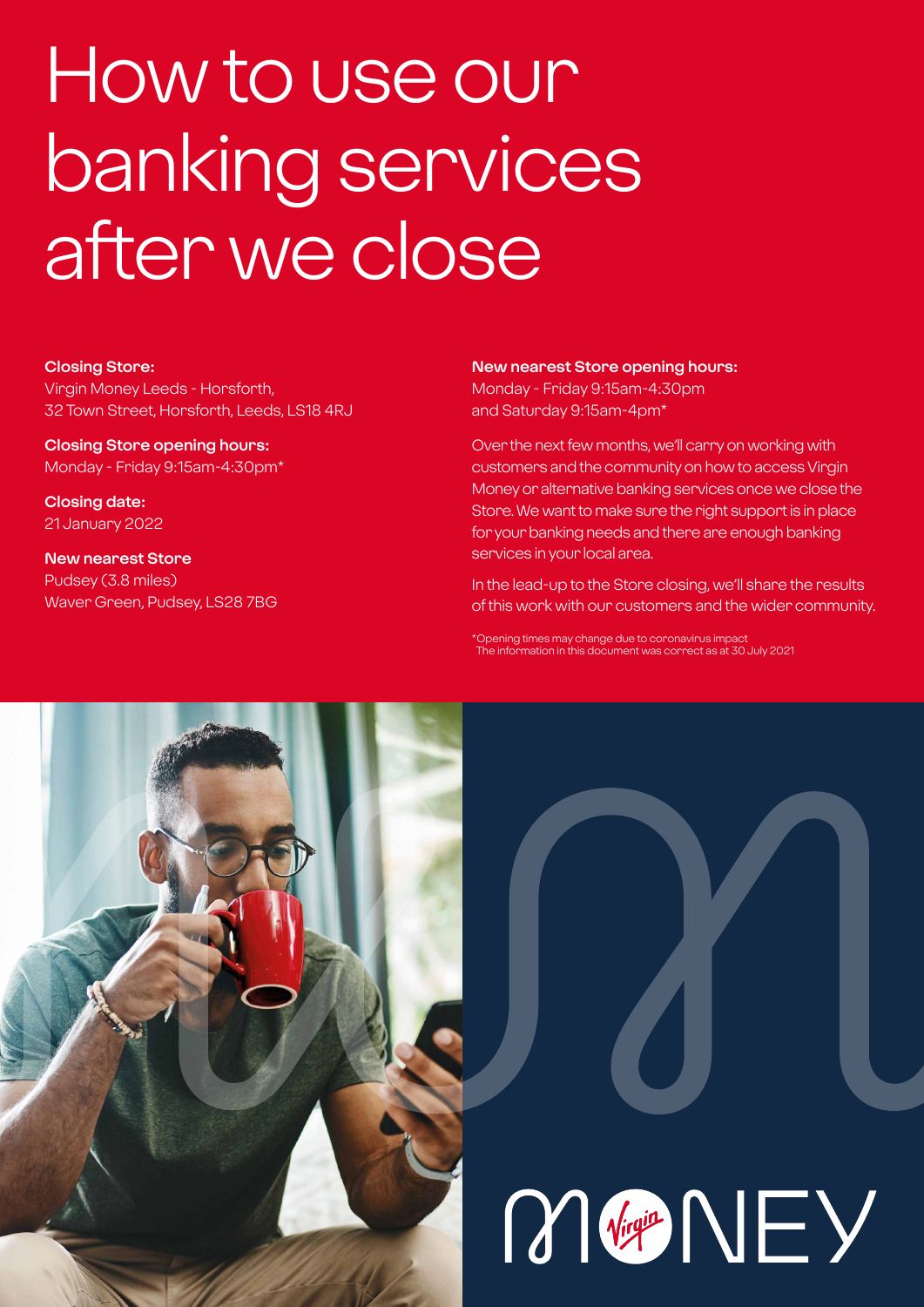## Understanding the impact of closing this Store

## Background

More and more customers are taking advantage of our digital services and only visiting Stores when they want to discuss a significant life event. Between April 2019 and July 2021 we've seen digital registrations increase from 48.7% to 57.6% across our personal customers, and daily internet banking and mobile app logins are up 66%.

It's important to balance investment in digital services with making sure our Store network continues to meet the needs of our customers. This means that we've made the difficult decision to close a number of Stores, including Leeds - Horsforth.

This decision has been reached after considerable thought and analysis which includes input from local management.

Our Stores will continue to be a really important part of what we do and we've recently refreshed and revitalised them now that we're one Virgin Money brand.

We've signed up to the UK Finance Access to Banking Standard and follow this for all Store closures: **[www.lendingstandardsboard.org.uk/wp-content/](http://www.lendingstandardsboard.org.uk/wp-content/uploads/2017/07/Access_to_Banking_Standard.pdf) [uploads/2017/07/Access\\_to\\_Banking\\_Standard.pdf](http://www.lendingstandardsboard.org.uk/wp-content/uploads/2017/07/Access_to_Banking_Standard.pdf)**. On 21 September 2020, the Financial Conduct Authority (FCA) introduced new standards which we'll also follow. More info can be found at **[www.fca.org.uk/publication/finalised](http://www.fca.org.uk/publication/finalised-guidance/fg20-03.pdf)[guidance/fg20-03.pdf](http://www.fca.org.uk/publication/finalised-guidance/fg20-03.pdf)**

## Considerations

In trying to decide whether to close a Store, we look at a lot of different things.

As well as how often a Store is used, we look at how local customers – including potentially vulnerable groups and business customers – will be able to carry on using banking services after the Store closes.

- > Number of customers using the Store
- > Number of other Stores we have in the area
- > Distance to nearest Store
- > Change in number of transactions in Store
- > Change in customer use of Store
- > Current lease on Store
- > ATM availability
- > Access to other banks in the area
- > Banking services at the local Post Office\*\*
- > Public transport to other Stores
- > Other ways to bank (e.g. mobile, internet and phone)
- \*\*Business customers will be charged their agreed tariff for transactions, except Change Giving where the costs are recharged monthly in arrears.

Our decision to close Leeds - Horsforth Store was influenced by the following:

- > We continue to see an increase in mobile use and customers signing up for digital services.
- > Should a customer wish to use a Store for general advice or to discuss a product, Pudsey Store is 3.8 miles away and there are a further 3 Stores within 7 miles.
- > There are other ATMs in the area that are free to use.
- > Our mobile, internet and telephone banking facilities allow customers to do most day-to-day tasks, like balance checks, viewing transactions, transferring money between accounts, paying bills and cancelling / amending regular payments. Customers can even pay in a cheque on the go.
- > Customers are also able to use our mobile app to make external payments in a number of different ways and we're continuing to make our digital banking services bigger and better.
- > The local full service Post Office is located nearby on 12 Town Street and provides personal and business customers with an alternative way to do their day-to-day banking transactions, such as cash withdrawals and paying in cash and cheques.
- > Customers can get all the information about our products and services, or raise any concerns by calling us on **0800 121 7365**. Our opening times are 7am to 9pm Monday to Saturday and 10am to 5pm on Sundays.
- > All our Stores offer an identical service, with good accessibility.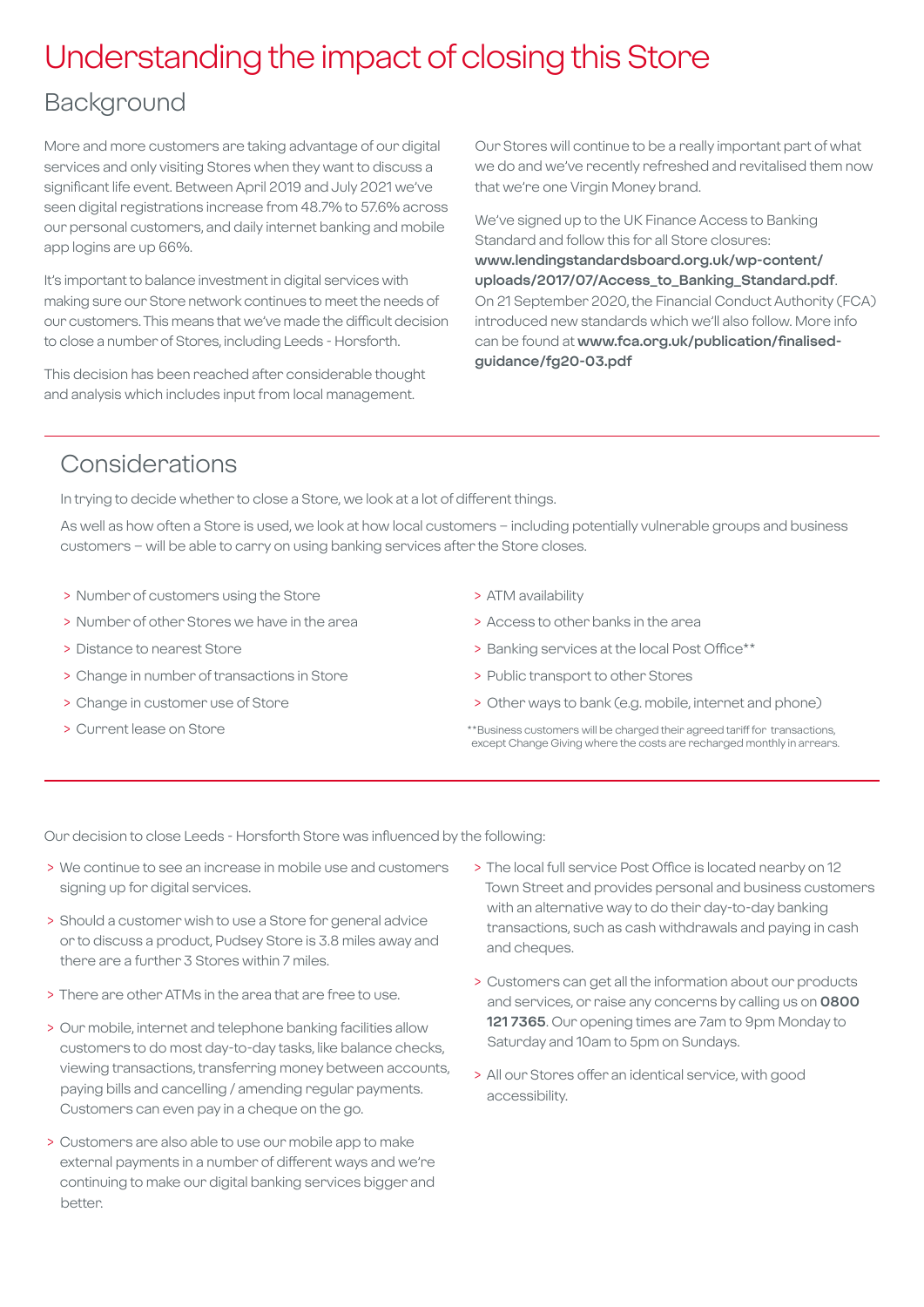## Understanding the impact of closing this Store

## What influenced our decision?

We've looked at how all customers, particularly those potentially vulnerable groups and businesses, can continue to access banking services after the Store closes. Below is some important info about how our customers are using the Store:

# 28%

#### **Transactions down year on year**

- > **73%** of customers visited the Store 3 times or less in the last 12 months (with more than half of these also using alternative channels with 49% digitally active)
- > Of our customers aged 70 and above, 68% visited the Store on 3 days or less during the last 12 months.
- > Potentially vulnerable customers (within one or more of the following; over 70 years old, receive benefits, have a basic Personal Current Account, are Store users only or are in arrears) 70% of those customers visited the Store on 3 days or less during the last 12 months.

 > Micro Enterprises & Charities Customer Insight - 64% of micro enterprises visited the Store on 3 days or less during the last 12 months, with 36% of transactions involving cash. 64% of charities visited the Store on 3 days or less during the last 12 months, with 37% involving cash.

Our Store colleagues will actively engage with customers, including those potentially vulnerable, to discuss their options and support how they'd like to bank, along with engaging with local groups in the community.

Details of the activities, additional support requirements, feedback received and remedial action needed will be included in the Store Review document, which will be available on our website and in Stores this December.

## Local information

Horsforth is an area within the City of Leeds, West Yorkshire and is about 5 miles north-west of Leeds city centre.

The Store is situated in the centre of Horsforth, with other banks nearby including Lloyds, Halifax, and HSBC.

Pudsey Store, which is 3.8 miles away, also provides a Saturday opening service.

#### **Transport Links**

Buses run regularly between Horsforth and Pudsey, with 2 services each hour, taking from 25 minutes.

Road links are good with the main route via the A6120, with an estimated journey time of 13 minutes.

There are no train services between Horsforth and Pudsey, though you can take a train from Horsforth to Leeds centre twice hourly, with the fastest train journey time of 12 minutes.

#### **Mobile Phone Signal availability**

Horsforth is well serviced by all national mobile phone networks with 4G services available from all national operators. (source Ofcom)

#### **ISP & available speeds**

Horsforth is well serviced by all national providers with standard, superfast and ultrafast broadband availability. (source Ofcom)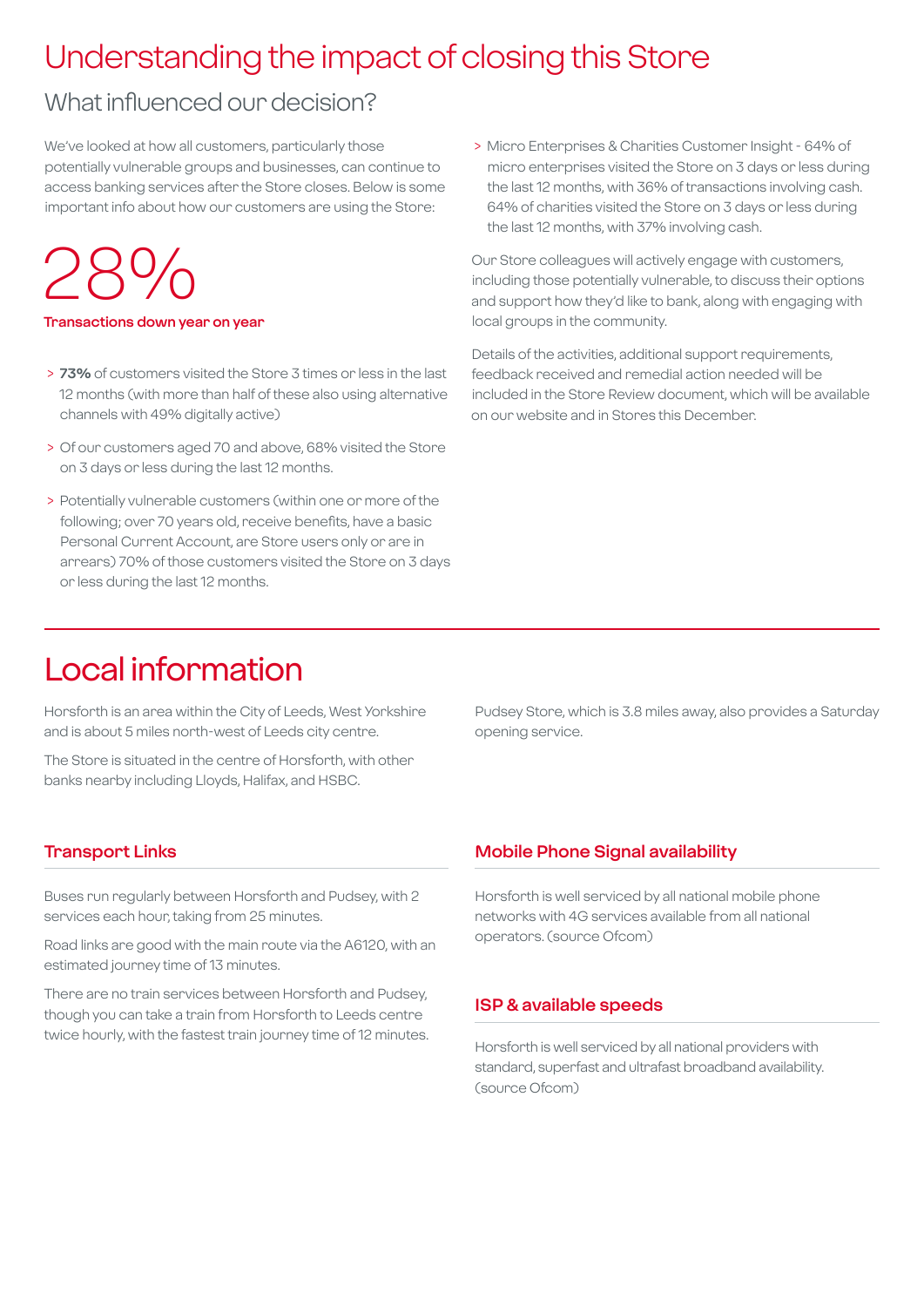## Distances to local services from the closing Store

#### **Distance to our nearest Stores** virginmoney.com/store-finder



**Pudsey** Waver Green, Pudsey, LS28 7BG Monday - Friday 9:15am-4:30pm and Saturday 9:15am-4pm\*

**Leeds - Moortown** 370 Harrogate Road, Leeds, LS17 6QA Monday - Friday 9:15am-4:30pm\*



**Leeds City** 94-96 Briggate, Leeds, LS1 6NP Monday - Friday 9am-5:30pm and Saturday 9am-4pm\*



#### **Bradford - Broadway**

14 Broadway, Bradford, BD1 1EZ Monday - Friday 9:15am-4:30pm and Saturday 9:15am-4pm\*

### **Distance to Post Office**

www.postoffice.co.uk/branch-finder



## 289 ft

**Horsforth** 12 Town Street, Horsforth, Leeds, LS18 4RJ Monday - Friday 9:30am-4:30pm and Saturday 9am-12:30pm There is a full service Post Office available on Town Street in Horsforth.

### **Competitor sites in current location?**

#### **Nearest Link ATM**

link.co.uk/atm-locator





0.01 miles

**Halifax** 36 Town Street, Horsforth, Leeds, LS18 4RJ

## Other places you can bank locally





You can get a copy of this impact assessment on our website, in Store or by calling us.

- > 32 Town Street, Horsforth, Leeds, LS18 4RJ
- > 0800 121 7365
- > virginmoney.com/store-closures